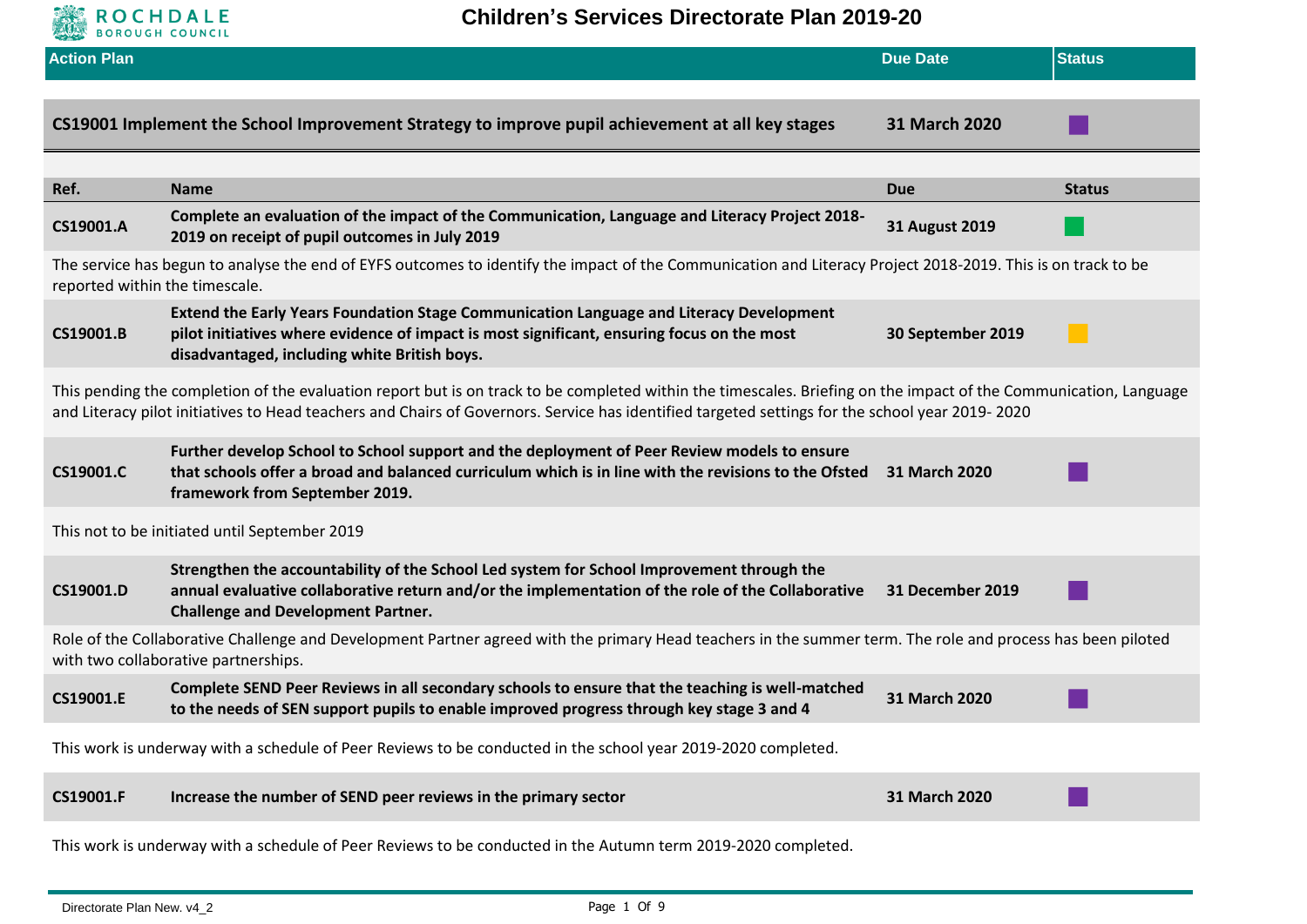

| <b>Action Plan</b>                                                                                                                                                                                                                                                                                                                                                                                                                                                                                                                     |                                                                                                                                                                                               | <b>Due Date</b>      | <b>Status</b> |
|----------------------------------------------------------------------------------------------------------------------------------------------------------------------------------------------------------------------------------------------------------------------------------------------------------------------------------------------------------------------------------------------------------------------------------------------------------------------------------------------------------------------------------------|-----------------------------------------------------------------------------------------------------------------------------------------------------------------------------------------------|----------------------|---------------|
| CS19001.G                                                                                                                                                                                                                                                                                                                                                                                                                                                                                                                              | Develop an inclusion strategy with clear pathways to provision                                                                                                                                | 31 March 2020        |               |
|                                                                                                                                                                                                                                                                                                                                                                                                                                                                                                                                        | Inclusion scoping document completed, this work to be initiated in the Autumn term 2019                                                                                                       |                      |               |
|                                                                                                                                                                                                                                                                                                                                                                                                                                                                                                                                        | CS19002 Provide sufficient school places for all children within the Borough                                                                                                                  | 31 March 2020        |               |
| Ref.                                                                                                                                                                                                                                                                                                                                                                                                                                                                                                                                   | <b>Name</b>                                                                                                                                                                                   | <b>Due</b>           |               |
| CS19002.A                                                                                                                                                                                                                                                                                                                                                                                                                                                                                                                              | Continuous review of the availability of primary and secondary school places and negotiation of<br>additional places with schools for 2020.                                                   | 31 March 2020        | <b>Status</b> |
|                                                                                                                                                                                                                                                                                                                                                                                                                                                                                                                                        | Primary and secondary places are subject to ongoing review. Cabinet approval will be sought in July 2019 for further expansions to meet forecasted need.                                      |                      |               |
| CS19002.B                                                                                                                                                                                                                                                                                                                                                                                                                                                                                                                              | Support the development of two secondary Free Schools which are required in the Borough for<br>2020 and 2022 respectively, the Council has approved release of sites for these.               | 31 March 2020        |               |
| Cabinet has approved release of both sites. The Altus Trust and Star Academies Trust have been approved by DFE for secondary schools in Middleton and Pennine<br>Townships respectively. Awaiting DfE timescales for development.                                                                                                                                                                                                                                                                                                      |                                                                                                                                                                                               |                      |               |
| CS19002.C                                                                                                                                                                                                                                                                                                                                                                                                                                                                                                                              | Support the development of 75 place Free Special School (ASC) confirmed as successful 11th<br>March subject to meeting terms of DfE offer.                                                    | <b>31 March 2020</b> |               |
| The annual School Building Maintenance Programme for 2019/20 has been prioritised and commissioned for delivery predominantly during summer 2019.<br>Feasibility studies and construction projects have been commissioned for new school places. Further work proposed to develop full Estate Management Plan for<br>each LA maintained school. Confirmed as successful 11th March subject to meeting terms of DfE offer. Cabinet has approved release of this site. DfE selection<br>process is underway for trust to run the school. |                                                                                                                                                                                               |                      |               |
|                                                                                                                                                                                                                                                                                                                                                                                                                                                                                                                                        |                                                                                                                                                                                               |                      |               |
|                                                                                                                                                                                                                                                                                                                                                                                                                                                                                                                                        | CS19003 Realign services to embed, sustain and enhance the principles of Family Service Model as the<br>vehicle for delivering all universal and early help services on a locality footprint. | <b>31 March 2020</b> |               |
|                                                                                                                                                                                                                                                                                                                                                                                                                                                                                                                                        |                                                                                                                                                                                               |                      |               |
| Ref.                                                                                                                                                                                                                                                                                                                                                                                                                                                                                                                                   | <b>Name</b>                                                                                                                                                                                   | <b>Due</b>           | <b>Status</b> |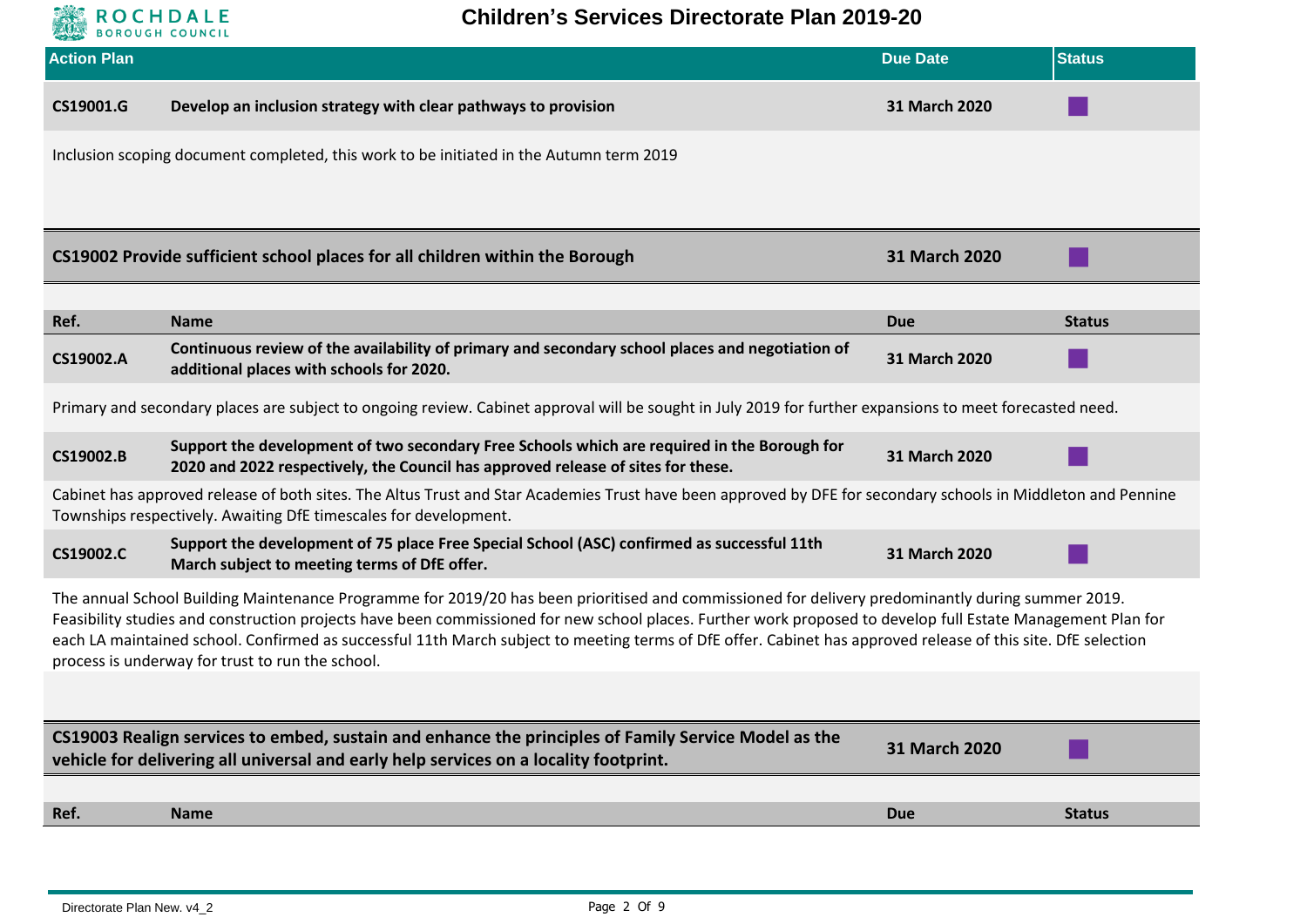

## **Children's Services Directorate Plan 2019-20**

| <b>Action Plan</b>                                                                                                                                                                                                                                                                                                                                                                                                                                                                                         |                                                                                                                                                                                                                                                                                                                                                                                                                                                                                                                                                                                                                                                                                                                                                                             | <b>Due Date</b>   | <b>Status</b> |  |
|------------------------------------------------------------------------------------------------------------------------------------------------------------------------------------------------------------------------------------------------------------------------------------------------------------------------------------------------------------------------------------------------------------------------------------------------------------------------------------------------------------|-----------------------------------------------------------------------------------------------------------------------------------------------------------------------------------------------------------------------------------------------------------------------------------------------------------------------------------------------------------------------------------------------------------------------------------------------------------------------------------------------------------------------------------------------------------------------------------------------------------------------------------------------------------------------------------------------------------------------------------------------------------------------------|-------------------|---------------|--|
| CS19003.A                                                                                                                                                                                                                                                                                                                                                                                                                                                                                                  | Develop a project plan focused on mainstreaming the principles and functions of the family<br>service model which aligns with the Troubled Families / Relationship manifesto / Early Years<br>agenda, to ensure an integrated local early help offer                                                                                                                                                                                                                                                                                                                                                                                                                                                                                                                        | 31 October 2019   |               |  |
|                                                                                                                                                                                                                                                                                                                                                                                                                                                                                                            | This remains dependent on some continued funding which will be confirmed by end of July 2019. In the interim, the Heads of Service for Early Help/FSM and Early<br>Years have met to review the priorities for both the FSM approach and early years/school readiness agenda. This also includes the parental conflict offer. An<br>implementation plan is being developed which will be in place by September and will reflect the financial decisions regarding the FSM. Funding has been confirmed<br>for a further 6 months. SM lead and Early years school readiness lead have planned sessions to review early help services and mainstream principles of the model.<br>While principles will be agreed by October 2019 the role out will be completed in April 2020. |                   |               |  |
| CS19003.B                                                                                                                                                                                                                                                                                                                                                                                                                                                                                                  | Implement family service model plan                                                                                                                                                                                                                                                                                                                                                                                                                                                                                                                                                                                                                                                                                                                                         | 31 March 2020     |               |  |
|                                                                                                                                                                                                                                                                                                                                                                                                                                                                                                            | The implementation plan will be drawn up by September and plan for implementation from October                                                                                                                                                                                                                                                                                                                                                                                                                                                                                                                                                                                                                                                                              |                   |               |  |
| CS19003.C                                                                                                                                                                                                                                                                                                                                                                                                                                                                                                  | Align the Rochdale Relationships Manifesto Steering Group with the current FSM steering group<br>to integrate the principle of early and local response to needs associated to family<br>dysfunction/distress.                                                                                                                                                                                                                                                                                                                                                                                                                                                                                                                                                              | 31 October 2019   |               |  |
| The lead for the Relationship Manifesto now attends the Early Help strategic steering group which brings together the FSM, place based agenda, Early Years and<br>family conflict. The associated QA framework is being developed to ensure reporting across the spectrum and includes partner reporting. This is still developing but<br>will be an embedded process by October. Aligned Early help school readiness relationship. FSM and place based into a single board that will meet in October 2019 |                                                                                                                                                                                                                                                                                                                                                                                                                                                                                                                                                                                                                                                                                                                                                                             |                   |               |  |
| CS19003.D                                                                                                                                                                                                                                                                                                                                                                                                                                                                                                  | Development of the delivery of daytime alternative curriculum programmes to extend high quality<br>youth provision.                                                                                                                                                                                                                                                                                                                                                                                                                                                                                                                                                                                                                                                         | 30 September 2019 |               |  |
|                                                                                                                                                                                                                                                                                                                                                                                                                                                                                                            | Pilot sessions arranged in Cardinal Langley High School and St Annes Academy for Autumn term. Discussions with two other schools to arrange programmes with<br>those. Pilot session have now been arranged with Cardinal Langley, Falinge Park High School and Brownhill School                                                                                                                                                                                                                                                                                                                                                                                                                                                                                             |                   |               |  |
|                                                                                                                                                                                                                                                                                                                                                                                                                                                                                                            |                                                                                                                                                                                                                                                                                                                                                                                                                                                                                                                                                                                                                                                                                                                                                                             |                   |               |  |
| CS19004 Continued implementation and embedding of the SEND (Special Educational Needs /<br>31 March 2020<br><b>Disabilities) reforms</b>                                                                                                                                                                                                                                                                                                                                                                   |                                                                                                                                                                                                                                                                                                                                                                                                                                                                                                                                                                                                                                                                                                                                                                             |                   |               |  |
| Ref.                                                                                                                                                                                                                                                                                                                                                                                                                                                                                                       | <b>Name</b>                                                                                                                                                                                                                                                                                                                                                                                                                                                                                                                                                                                                                                                                                                                                                                 | <b>Due</b>        | <b>Status</b> |  |
| CS19004.A                                                                                                                                                                                                                                                                                                                                                                                                                                                                                                  | <b>Implement the 0-25 SEND Strategy</b>                                                                                                                                                                                                                                                                                                                                                                                                                                                                                                                                                                                                                                                                                                                                     | 31 March 2020     |               |  |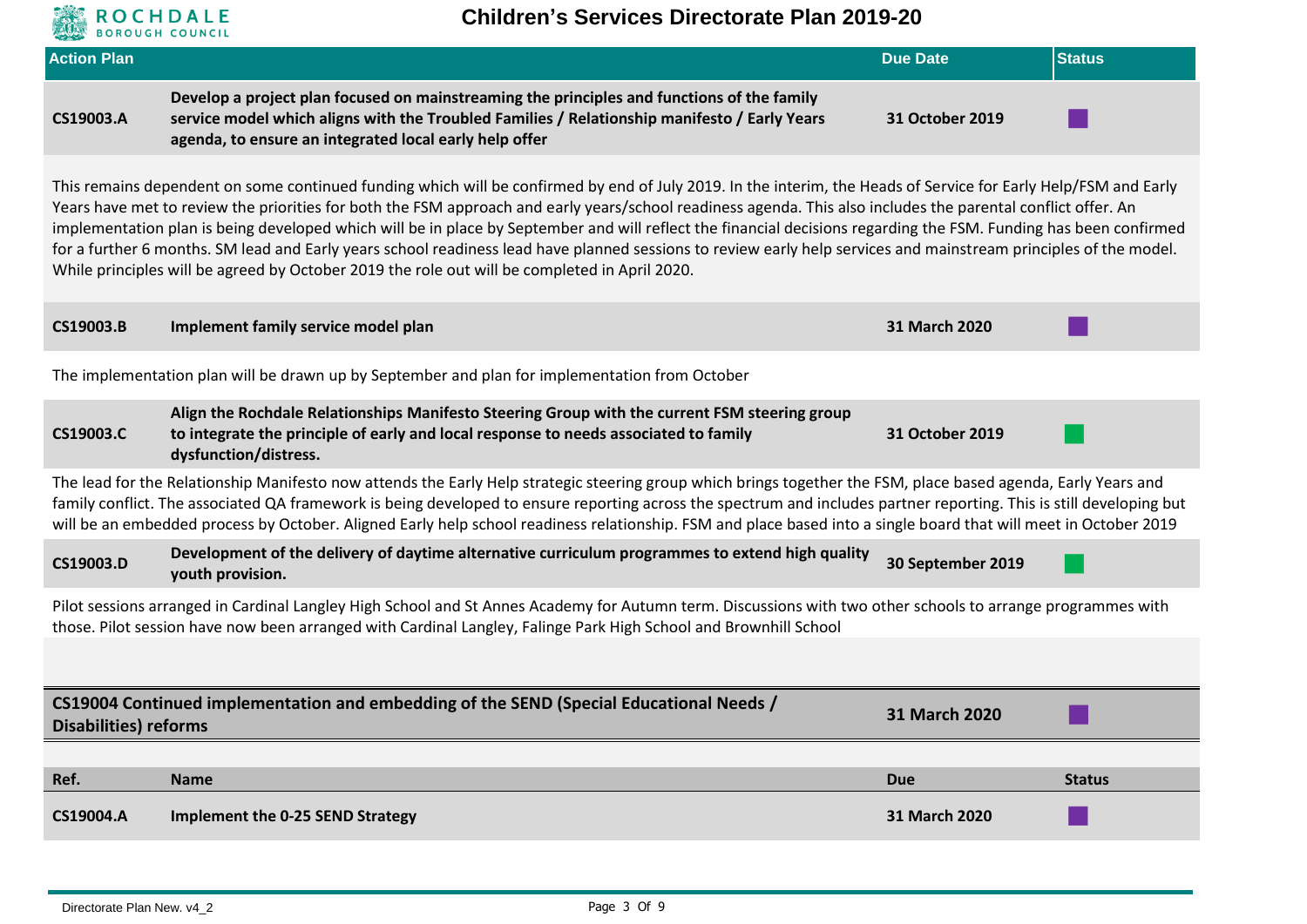

| <b>Action Plan</b>                                                                                                                                                                                                                                                                                                                                                                                                                                                 |                                                                                                                                                                                                                                                                                                                                                                                                                                                                                                                                                                                                        | <b>Due Date</b>             | <b>Status</b> |  |
|--------------------------------------------------------------------------------------------------------------------------------------------------------------------------------------------------------------------------------------------------------------------------------------------------------------------------------------------------------------------------------------------------------------------------------------------------------------------|--------------------------------------------------------------------------------------------------------------------------------------------------------------------------------------------------------------------------------------------------------------------------------------------------------------------------------------------------------------------------------------------------------------------------------------------------------------------------------------------------------------------------------------------------------------------------------------------------------|-----------------------------|---------------|--|
| The current SEND Strategy is in place and monitored via the CWD partnership board. Work has commenced at the SEND information day on the collaborative<br>development of the new strategy 2020-2015. Target date for completion is November 2019 - progress is also tracked via the SEND Challenge meeting and is in the<br><b>SEND Action Plan</b>                                                                                                                |                                                                                                                                                                                                                                                                                                                                                                                                                                                                                                                                                                                                        |                             |               |  |
| CS19004.B                                                                                                                                                                                                                                                                                                                                                                                                                                                          | Quality review each element of the end to end process for completion of Education, Health and<br><b>Care Plans.</b>                                                                                                                                                                                                                                                                                                                                                                                                                                                                                    | 31 December 2019            |               |  |
|                                                                                                                                                                                                                                                                                                                                                                                                                                                                    | The new QA tool has now been developed. The QA process has now been linked into the Children's Service QA framework. Live auditing commencing in July within<br>the EHCP team - Stage two is the QA function around the use of the graduated response. This is agenda item for the Head Teachers SEND task group meeting on<br>the 9th July. Revised QA report has been developed in line with the ES format - first run of audits took place in September.                                                                                                                                            |                             |               |  |
| CS19004.C                                                                                                                                                                                                                                                                                                                                                                                                                                                          | Review the effectiveness of the Short Break offer and redevelop the programme based on the<br>findings of the Review.                                                                                                                                                                                                                                                                                                                                                                                                                                                                                  | 31 March 2020               |               |  |
| Current retendering of short break provision is underway in line with parental views. Revised criteria in place in terms of allocation now in place to ensure greater<br>access for more children is possible. Included a new group of targeted short breaks to enable holistic based intervention to be included. Re-tendering of holistic<br>short break took place in September - no successful contracts awarded - re run of tendering process due in October. |                                                                                                                                                                                                                                                                                                                                                                                                                                                                                                                                                                                                        |                             |               |  |
|                                                                                                                                                                                                                                                                                                                                                                                                                                                                    |                                                                                                                                                                                                                                                                                                                                                                                                                                                                                                                                                                                                        |                             |               |  |
| <b>Readiness Strategy.</b>                                                                                                                                                                                                                                                                                                                                                                                                                                         | CS19005 Next phase of implementation of the School Readiness action plan, informed by the School                                                                                                                                                                                                                                                                                                                                                                                                                                                                                                       | 31 March 2020               |               |  |
|                                                                                                                                                                                                                                                                                                                                                                                                                                                                    |                                                                                                                                                                                                                                                                                                                                                                                                                                                                                                                                                                                                        |                             |               |  |
| Ref.<br>CS19005.A                                                                                                                                                                                                                                                                                                                                                                                                                                                  | <b>Name</b><br>Implement local delivery of an Early Years Professional Development Programme and ensure that<br>the Ages and Stages Questionnaire (ASQ) assessment data is available to inform school readiness<br>planning.                                                                                                                                                                                                                                                                                                                                                                           | <b>Due</b><br>31 March 2020 | <b>Status</b> |  |
|                                                                                                                                                                                                                                                                                                                                                                                                                                                                    | Q1:Additional capacity secured and scoping work for the Professional Development Fund in progress. National provider confirmed, awaiting further information<br>from Dfe. ASQ requirements written into the service specification for the current live procurement of Health Visiting Services.<br>Q2: Professional Development Programme is meeting all project milestones and Rochdale is implementing the national pilot starting on the 6th September.<br>ASQ assessment data is now available quarterly to the LA and School Readiness Group to inform school readiness planning for the borough. |                             |               |  |
| CS19005.B                                                                                                                                                                                                                                                                                                                                                                                                                                                          | Development and implementation of a multi-agency Early Years Communication and Language<br>Pathway of assessments and interventions                                                                                                                                                                                                                                                                                                                                                                                                                                                                    | 31 March 2020               |               |  |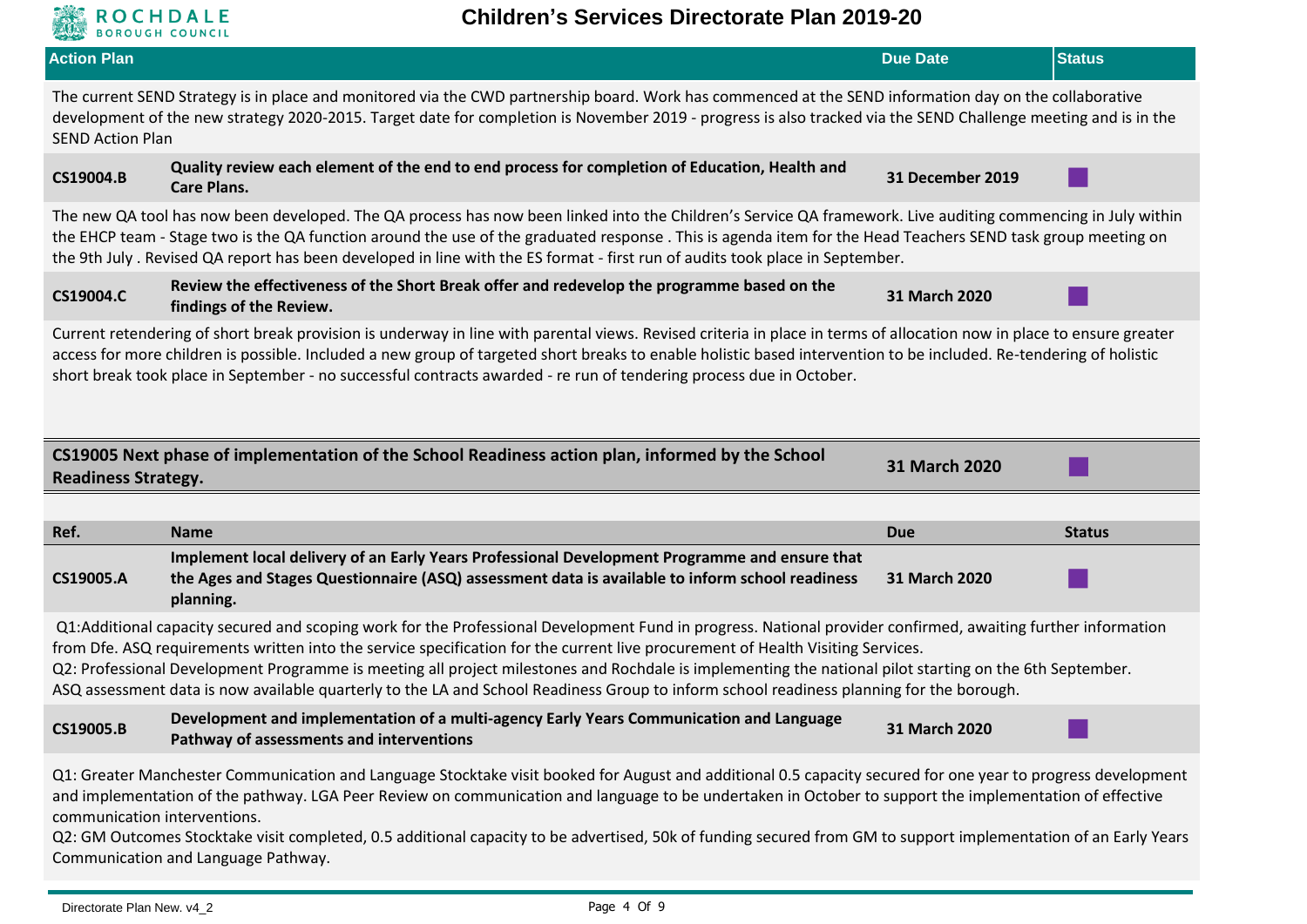

| <b>Action Plan</b>                                                                                                                                                                                                                                                                                                                                                                                                                                                                                                                                            |                                                                                                                                                                                                                                                               | <b>Due Date</b>      | <b>Status</b> |  |
|---------------------------------------------------------------------------------------------------------------------------------------------------------------------------------------------------------------------------------------------------------------------------------------------------------------------------------------------------------------------------------------------------------------------------------------------------------------------------------------------------------------------------------------------------------------|---------------------------------------------------------------------------------------------------------------------------------------------------------------------------------------------------------------------------------------------------------------|----------------------|---------------|--|
|                                                                                                                                                                                                                                                                                                                                                                                                                                                                                                                                                               |                                                                                                                                                                                                                                                               |                      |               |  |
|                                                                                                                                                                                                                                                                                                                                                                                                                                                                                                                                                               | <b>CS19006 Improve workforce stability</b>                                                                                                                                                                                                                    | 30 September 2019    |               |  |
| Ref.                                                                                                                                                                                                                                                                                                                                                                                                                                                                                                                                                          | <b>Name</b>                                                                                                                                                                                                                                                   | <b>Due</b>           | <b>Status</b> |  |
| CS19006.A                                                                                                                                                                                                                                                                                                                                                                                                                                                                                                                                                     | Refresh and strengthen the Recruitment and Retention Strategy.                                                                                                                                                                                                | 30 September 2019    |               |  |
|                                                                                                                                                                                                                                                                                                                                                                                                                                                                                                                                                               | Key elements of refreshed Recruitment and Retention Strategy in place or in the process of being agreed/implemented. Strategy on track for completion in<br>September. Further implementation of key elements of the recruitment strategy (see action below). |                      |               |  |
|                                                                                                                                                                                                                                                                                                                                                                                                                                                                                                                                                               | NAAS to be included in the progression pathway in the next quarter and refresh of the ASYE programme                                                                                                                                                          |                      |               |  |
| CS19006.B                                                                                                                                                                                                                                                                                                                                                                                                                                                                                                                                                     | Implement the Strategy to address social work capacity and reduce caseload pressures                                                                                                                                                                          | 31 July 2019         |               |  |
| Some slight slippage, social worker retention payments on target to be made in August 2019. Rolling social work advert continues with a further recruitment day<br>planned for September. Social worker retention payment made in August 2019. New generic social worker recruitment advert developed, with a description in each<br>advert of specific posts currently vacant. Recruitment day held on 9th September, considerable social media advertising. Reduction in turnover of social workers.<br>Some reduction of caseload pressures in some teams. |                                                                                                                                                                                                                                                               |                      |               |  |
|                                                                                                                                                                                                                                                                                                                                                                                                                                                                                                                                                               | CS19007 Safely stabilise and reduce the number of children in need of protection and children cared for                                                                                                                                                       | 31 March 2020        |               |  |
|                                                                                                                                                                                                                                                                                                                                                                                                                                                                                                                                                               |                                                                                                                                                                                                                                                               |                      |               |  |
| Ref.                                                                                                                                                                                                                                                                                                                                                                                                                                                                                                                                                          | <b>Name</b>                                                                                                                                                                                                                                                   | <b>Due</b>           | <b>Status</b> |  |
| CS19007.A                                                                                                                                                                                                                                                                                                                                                                                                                                                                                                                                                     | Implement the locality based social work offer.                                                                                                                                                                                                               | 31 December 2019     |               |  |
|                                                                                                                                                                                                                                                                                                                                                                                                                                                                                                                                                               | A meeting has taken place with the two AD across CSC and EH to agree the parameters and the approach to moving forward.                                                                                                                                       |                      |               |  |
| CS19007.B                                                                                                                                                                                                                                                                                                                                                                                                                                                                                                                                                     | Implement a whole service approach to adolescent neglect and risk, including those at risk of<br>offending, incorporating the implementation of ACT and No Wrong Door.                                                                                        | <b>31 March 2020</b> |               |  |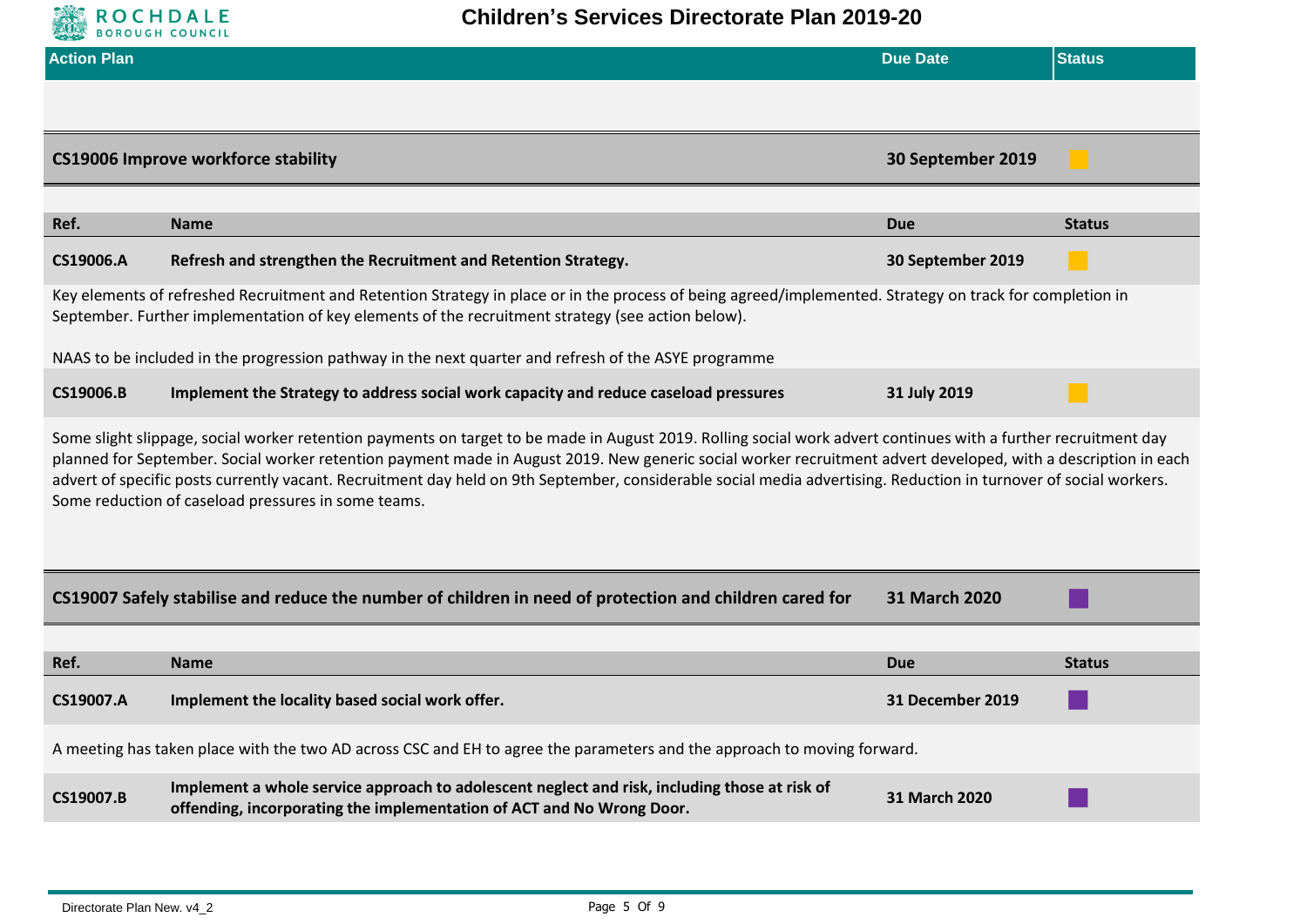

| <b>Action Plan</b>                                                                                                                                                                                                                                                                                                                                                                                                                                                                                                                                                                                                                                                                                                                                                                                                                                                              | <b>Due Date</b> | <b>Status</b> |  |
|---------------------------------------------------------------------------------------------------------------------------------------------------------------------------------------------------------------------------------------------------------------------------------------------------------------------------------------------------------------------------------------------------------------------------------------------------------------------------------------------------------------------------------------------------------------------------------------------------------------------------------------------------------------------------------------------------------------------------------------------------------------------------------------------------------------------------------------------------------------------------------|-----------------|---------------|--|
| A number of activities are underway to ensure this action is completed. Meeting held with regional lead to support scale and spread of ACT. No wrong door<br>steering group in place providing strong governor for the programme of implementation. Further progress in implementing No Wrong Door with a "go live" date of<br>30th November. Increased focus on scale and spread of ACT in Autumn 2019. Complex Safeguarding Team positively peer reviewed.                                                                                                                                                                                                                                                                                                                                                                                                                    |                 |               |  |
| Work with families who have had children removed to reduce repeat removals in accordance with<br>CS19007.C<br>the Strengthening Families Model                                                                                                                                                                                                                                                                                                                                                                                                                                                                                                                                                                                                                                                                                                                                  | 31 March 2020   |               |  |
| Research in Practice training scheduled on adolescent neglect. All elements will be brought together to promote a whole service approach. Set up meeting held<br>with innovation unit and regional project lead to progress Strengthening families model in Rochdale. Financial resources in place (still need a seconded midwife)<br>recruitment planned. Expect project to be in place by due date. Agreement reached that the team will sit within CSC with close links to EH especially Early Years as<br>part of the 1001 days strategy Meeting has been held with Innovation Unit and CSC Senior Managers. Recruitment underway for the manager of the team. Further<br>progress in implementing Strengthening Families Model - Theory of Change Meeting held 16th September 2019.                                                                                        |                 |               |  |
| Improve the effectiveness of child protection planning and pre-proceedings work to support<br>CS19007.D<br>children to live safely at home.                                                                                                                                                                                                                                                                                                                                                                                                                                                                                                                                                                                                                                                                                                                                     | 31 March 2020   |               |  |
| This area continues to be re-prioritised in the service. There has been an increase in the number of pre-proceedings reviews taking place which has reduced the<br>overall number of cases currently in pre-proceedings. A lead manager has been identified from Child Protection and Care Proceedings has been working with<br>colleagues in the Information Unit to establish a pre-proceedings tracker. There has been some delay in this because of wider Children's Services priorities in the<br>Information Unit (EYES implementation related), but we hope to trial a tracker during October 2019.                                                                                                                                                                                                                                                                      |                 |               |  |
| Embed whole service approach to the proportionate management of risk for children at risk of<br>CS19007.E<br>harm from domestic abuse and neglect.                                                                                                                                                                                                                                                                                                                                                                                                                                                                                                                                                                                                                                                                                                                              | 31 March 2020   |               |  |
| Domestic Abuse and Neglect continue to feature heavily in the majority of child protection and care proceedings work in Children's Social Care. The Safeguarding<br>Partnership Neglect training strategy is being re-launched with a focus on the child's journey. An external facilitator is being brought in to deliver a workshop. Phase<br>2 of the Strengthening Practice Relational Practice programme is being delivered through 'pods' which incorporates action learning based approaches. Membership<br>of the pods is from across Children's Services who are working through two booklets on Neglect and Domestic Abuse. Work continues in relation to the Relationship<br>Manifesto which has overseen the development and delivery of a number of programmes for families. A shortened delivery programme for Children's Social Care<br>staff is being trialled. |                 |               |  |
|                                                                                                                                                                                                                                                                                                                                                                                                                                                                                                                                                                                                                                                                                                                                                                                                                                                                                 |                 |               |  |
| CS19008 Develop shared and innovative services to respond to children and families with complex needs                                                                                                                                                                                                                                                                                                                                                                                                                                                                                                                                                                                                                                                                                                                                                                           | 31 March 2020   |               |  |
| Ref.<br><b>Name</b>                                                                                                                                                                                                                                                                                                                                                                                                                                                                                                                                                                                                                                                                                                                                                                                                                                                             | <b>Due</b>      | <b>Status</b> |  |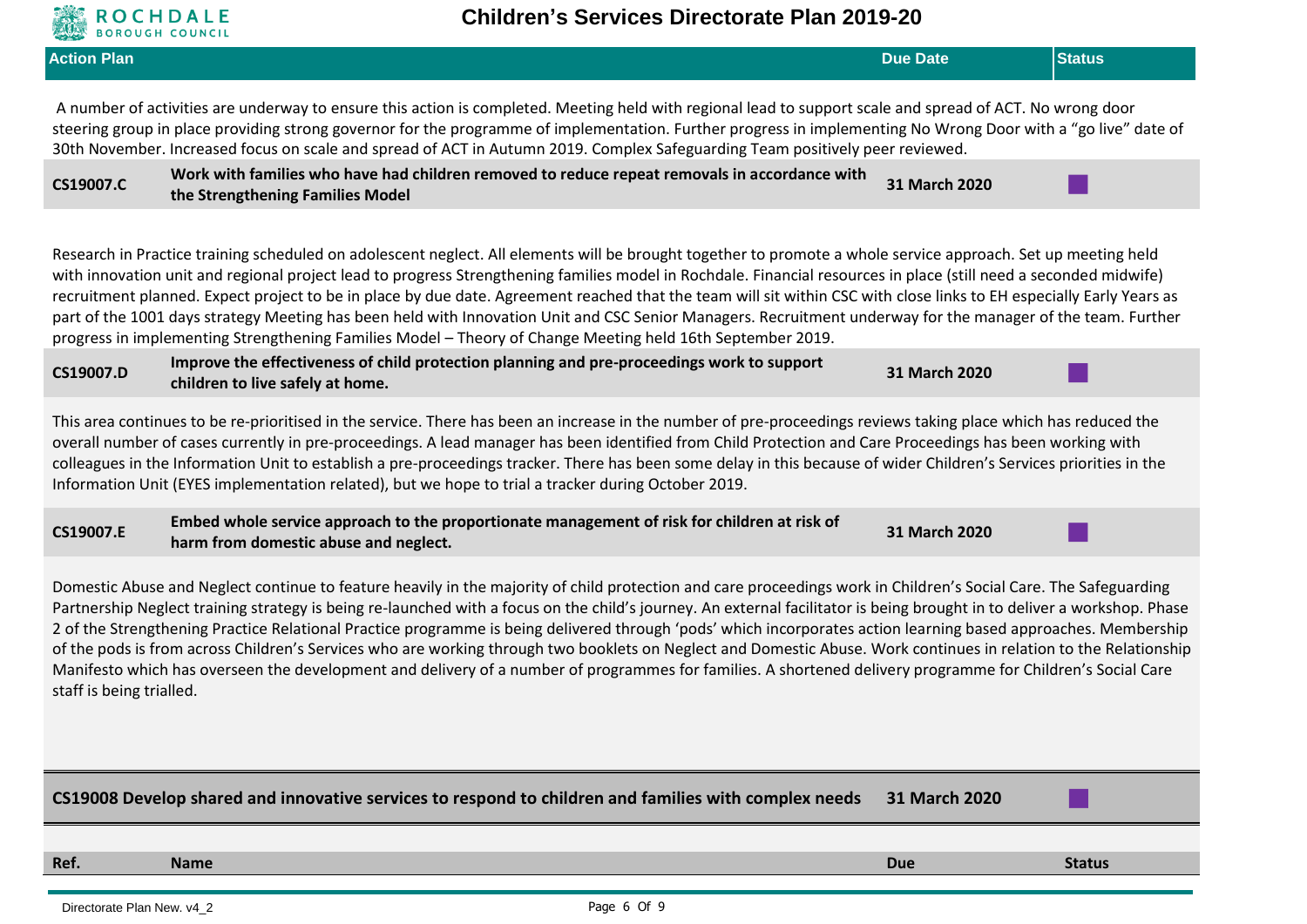

**Children's Services Directorate Plan 2019-20**

| <b>Action Plan</b> |                                                                                                                                                                                                                                                                                                                                                                                                                                                                                                                                                                                                                                                                                                                                                                                                                                                                                                                                                                                                                                                                                                                       | <b>Due Date</b> | <b>Status</b> |  |  |
|--------------------|-----------------------------------------------------------------------------------------------------------------------------------------------------------------------------------------------------------------------------------------------------------------------------------------------------------------------------------------------------------------------------------------------------------------------------------------------------------------------------------------------------------------------------------------------------------------------------------------------------------------------------------------------------------------------------------------------------------------------------------------------------------------------------------------------------------------------------------------------------------------------------------------------------------------------------------------------------------------------------------------------------------------------------------------------------------------------------------------------------------------------|-----------------|---------------|--|--|
| CS19008.A          | Support children on the edge of care to live successfully in the community                                                                                                                                                                                                                                                                                                                                                                                                                                                                                                                                                                                                                                                                                                                                                                                                                                                                                                                                                                                                                                            | 31 March 2020   |               |  |  |
|                    | No Wrong Door innovation programme on target to meet implementation plan timetable<br>• Steering Group established in May with strong governance arrangements now in place<br>. Deep Dive sessions with six children living in children's homes with a plan for fostering to support their plans moving forward at pace.<br>. Work on cultural change progressing to support more children to live in stable family placements for the duration of their childhood and beyond<br>• Young people's engagement in design and implementation of NWD subject to clear action planning<br>• Stakeholder Events in April and July 2019 to engage partners and wider workforce<br>• External support in place to ensure progression of the innovation from the Innovation Unit and GM, as well as peer learning from all six participating authorities.<br>Local model designed, staff consultation underway, children and young people involved in co-designing the approach and the NWD provocations are being included<br>in key strategies supporting work with children - e.g. Fostering Strategy, Permanence Strategy. |                 |               |  |  |
| CS19008.B          | Safely reduce the number of children in care                                                                                                                                                                                                                                                                                                                                                                                                                                                                                                                                                                                                                                                                                                                                                                                                                                                                                                                                                                                                                                                                          | 31 March 2020   |               |  |  |
| at the end of Q2.  | Better understanding of cohorts of children is improving practice. Improved needs led plans being rolled out (particularly child protection plans). Resource Panel<br>rigorously focusing on alternatives to care where safe and feasible. Numbers of children in care have stabilised since March 2019, with a small reduction in numbers                                                                                                                                                                                                                                                                                                                                                                                                                                                                                                                                                                                                                                                                                                                                                                            |                 |               |  |  |
| CS19008.C          | Reduce the likelihood of placement disruption                                                                                                                                                                                                                                                                                                                                                                                                                                                                                                                                                                                                                                                                                                                                                                                                                                                                                                                                                                                                                                                                         | 31 March 2020   |               |  |  |
| NDPG)              | No Wrong Door "deep dive" methodology and provocations starting to be used to increase placement stability. (see action in respect of permanence strategy                                                                                                                                                                                                                                                                                                                                                                                                                                                                                                                                                                                                                                                                                                                                                                                                                                                                                                                                                             |                 |               |  |  |
| CS19008.D          | Work with families whose circumstances have changed to identify if future children can be safely<br>cared for                                                                                                                                                                                                                                                                                                                                                                                                                                                                                                                                                                                                                                                                                                                                                                                                                                                                                                                                                                                                         | 31 March 2020   |               |  |  |
|                    | Strengthening Families Project in progress, as referenced above to work with parents who have had previous children removed, to prevent reoccurrence.                                                                                                                                                                                                                                                                                                                                                                                                                                                                                                                                                                                                                                                                                                                                                                                                                                                                                                                                                                 |                 |               |  |  |
|                    | CS19009 Secure permanence for more children, ensuring there are sufficient local placements and choice<br>where children need to be cared for / adopted                                                                                                                                                                                                                                                                                                                                                                                                                                                                                                                                                                                                                                                                                                                                                                                                                                                                                                                                                               | 31 March 2020   |               |  |  |
| Ref.               | <b>Name</b>                                                                                                                                                                                                                                                                                                                                                                                                                                                                                                                                                                                                                                                                                                                                                                                                                                                                                                                                                                                                                                                                                                           | <b>Due</b>      | <b>Status</b> |  |  |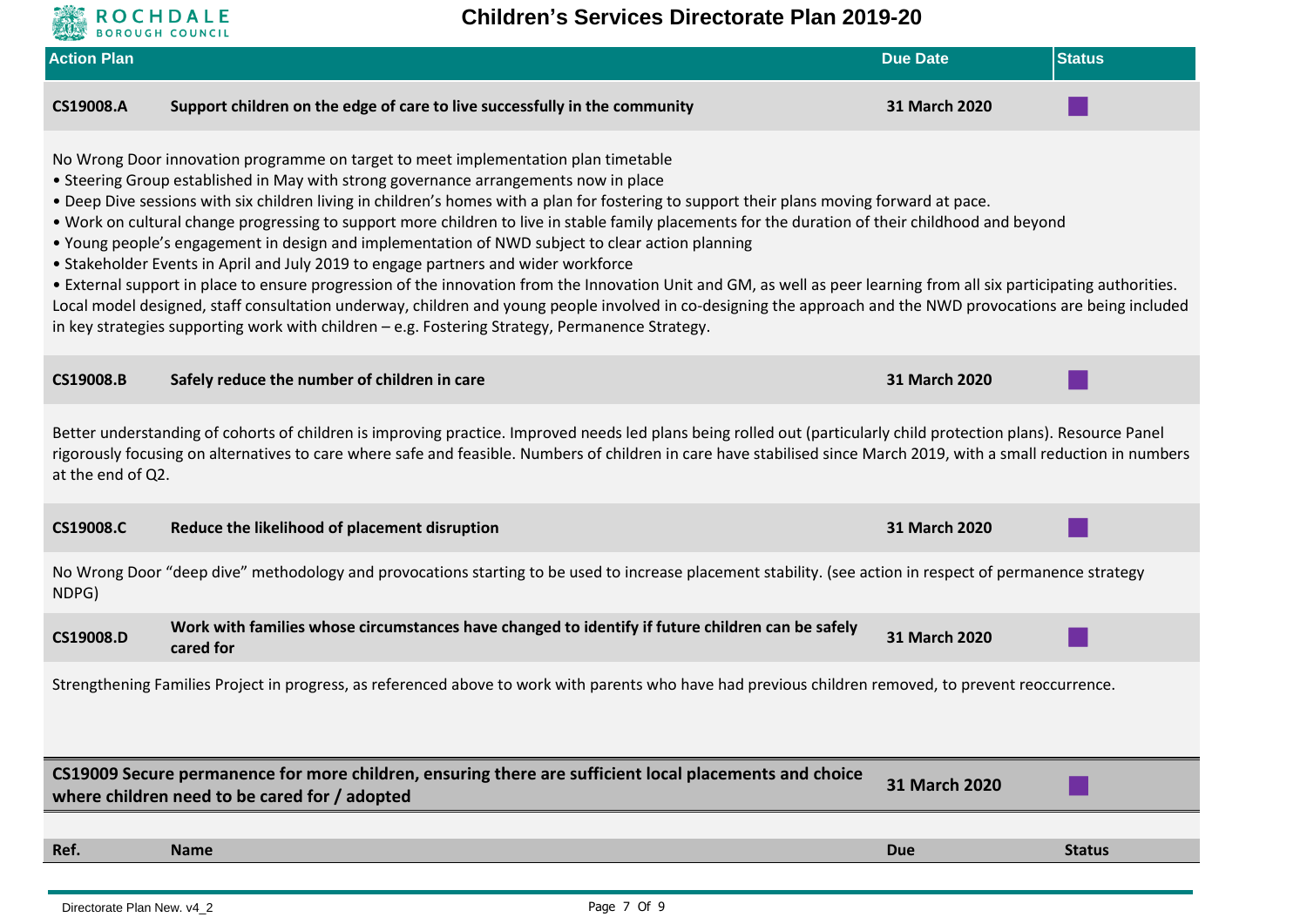

## **Children's Services Directorate Plan 2019-20**

| <b>Action Plan</b>                                                                                                                                                                                                                                                                                                                                                                                                  |                                                                                                                                                                                                                                                                                                                                                                                   | <b>Due Date</b>  | <b>Status</b> |
|---------------------------------------------------------------------------------------------------------------------------------------------------------------------------------------------------------------------------------------------------------------------------------------------------------------------------------------------------------------------------------------------------------------------|-----------------------------------------------------------------------------------------------------------------------------------------------------------------------------------------------------------------------------------------------------------------------------------------------------------------------------------------------------------------------------------|------------------|---------------|
| CS19009.A                                                                                                                                                                                                                                                                                                                                                                                                           | Refresh and embed our sufficiency strategy to ensure we deliver a wider range of local<br>placements, including restoring fostering to a position of growth.                                                                                                                                                                                                                      | 31 March 2020    |               |
|                                                                                                                                                                                                                                                                                                                                                                                                                     | Q1 2019-20 Work on a refreshed sufficiency strategy has begun with a view to completion by end of Q2 for publication in Q3. Work has been undertaken on the<br>sufficiency strategy with a draft ready to be presented through governance routes(SMT, SLT in October and to determine final council sign off arrangements). Final<br>version ready for publication by March 2020. |                  |               |
| CS19009.B                                                                                                                                                                                                                                                                                                                                                                                                           | Embed the agreed approach to permanence for all children.                                                                                                                                                                                                                                                                                                                         | 31 December 2019 |               |
|                                                                                                                                                                                                                                                                                                                                                                                                                     | Work ongoing through strategic permanence group to embed permanence strategy. A near final draft of the Placement Strategy has been developed which<br>includes No Wrong Door Propositions. The approach to permanence has been shared at a practice managers Briefing and IRO liaison meeting. An implementation<br>plan for the strategy is being developed.                    |                  |               |
| CS19009.C                                                                                                                                                                                                                                                                                                                                                                                                           | Build in placement the placement stability framework for all cared for children and care leavers.                                                                                                                                                                                                                                                                                 | 31 December 2019 |               |
| Work is ongoing to build this in. Currently placement stability has deteriorated which is linked in part to the availability of foster carers and placements. Placement<br>stability meetings happen proactively and the expectation of using both stability meeting proactively and disruption meetings retrospectively has been shared and<br>is part of the permanence strategy. Continue to build in framework. |                                                                                                                                                                                                                                                                                                                                                                                   |                  |               |
|                                                                                                                                                                                                                                                                                                                                                                                                                     | CS19010 Implement and embed the New Multi-Agency Safeguarding Arrangements to replace the RBSCB<br>as per Working Together 2018 in respect of all safeguarding activity                                                                                                                                                                                                           | 31 March 2020    |               |
|                                                                                                                                                                                                                                                                                                                                                                                                                     |                                                                                                                                                                                                                                                                                                                                                                                   |                  |               |
| Ref.                                                                                                                                                                                                                                                                                                                                                                                                                | <b>Name</b>                                                                                                                                                                                                                                                                                                                                                                       | <b>Due</b>       | <b>Status</b> |
| CS19010.A                                                                                                                                                                                                                                                                                                                                                                                                           | Implement new arrangements from 11th July 2019                                                                                                                                                                                                                                                                                                                                    | 31 July 2019     |               |
| Complete launch at the RBSCP on 10 July 2019, all information of the launch on the website.                                                                                                                                                                                                                                                                                                                         |                                                                                                                                                                                                                                                                                                                                                                                   |                  |               |
| CS19010.B                                                                                                                                                                                                                                                                                                                                                                                                           | Undertake an evaluation of the new arrangements with partner agencies.                                                                                                                                                                                                                                                                                                            | 31 December 2019 |               |
| period (by December 2019)                                                                                                                                                                                                                                                                                                                                                                                           | Rochdale Safeguarding Children Partnership will continue to review the New Arrangements and will plan a formal evaluation with partner agencies after an agreed                                                                                                                                                                                                                   |                  |               |
| CS19010.C                                                                                                                                                                                                                                                                                                                                                                                                           | Engage with regional partners in respect of scrutiny of arrangements and developing GM<br>approach                                                                                                                                                                                                                                                                                | 31 March 2020    |               |